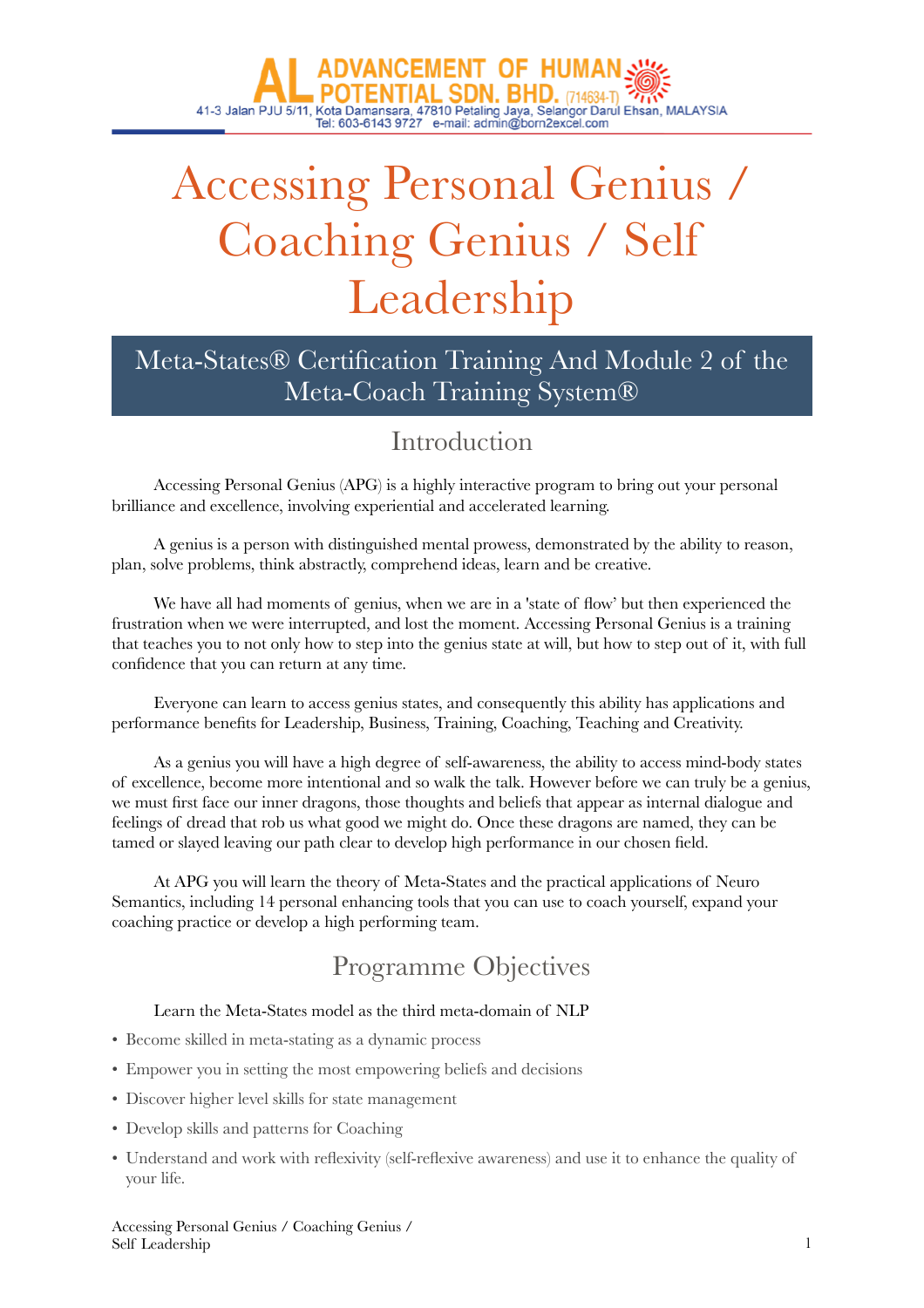- Think systemically, feel systemically and work with the systemic features of your Matrix
- Break through personal limitations and unleash your potentials
- Set new and enhancing frames of mind that make up the best Inner Game possible
- Slay some dragons, tame others. and transform others

# Target Group

#### Managers and Senior Executives

# Programme Content

| <b>Content / Activity</b>                                                              | <b>Objectives</b>                                                                                                                                                                                                                                                                                                                                                                                                                                                                                                |
|----------------------------------------------------------------------------------------|------------------------------------------------------------------------------------------------------------------------------------------------------------------------------------------------------------------------------------------------------------------------------------------------------------------------------------------------------------------------------------------------------------------------------------------------------------------------------------------------------------------|
| Introducing Meta-States - Modeling<br>Self-Reflexive Consciousness                     | Introduction to working with meta-cognitive abilities, recognizing<br>and monitoring your self-reflexive awareness, stepping out of meta-<br>muddles.<br>Meta-Stating Learning: Accessing the experience of accelerated<br>learning.                                                                                                                                                                                                                                                                             |
| Meta-Stating Awareness and Ownership<br>of your powers for Personal<br>Empowerment.    | Your four basic powers of responding: mind-emotion, speech and<br>behavior.<br>Awareness and ownership of these powers for a foundational sense<br>of your abilities to take effect action in the world—the foundation<br>of personal genius. Creation of your personal Power Zone for<br>developing proactivity.                                                                                                                                                                                                |
| Meta-Stating Self to create Self-<br>Acceptance, Self-Appreciation and Self-<br>Esteem | The Neuro-Semantic approach to self-esteeming: accessing<br>acceptance, appreciation, and esteem and applying these to Self.<br>Resolving the toxic dragons of self-contempting, self-depreciating,<br>etc. Distinguishing your value and esteem as a human being from<br>your confidence in what you do and achieve.                                                                                                                                                                                            |
| Meta-Stating Confirmation and<br>Disconfirmation for belief change                     | Belief Change by Meta-Yes-ing — how to turn a "thought" into a<br>"belief."<br>Belief moves you up a level as you confirm a thoughts and say<br>"Yes" to it. Dis-conforming says "No" to a thoughts to dis-validate<br>and downgrade it to a mere thought again. Limiting beliefs get in<br>the way of excellence and diminish a person. By transforming<br>beliefs you manage the higher levels of your mind which sends<br>commands to your nervous system.                                                    |
| Meta-Stating Pleasure for higher levels<br>of Motivation and Joy                       | Pleasure at the primary level of experience essentially involves<br>stimulating the nervous system and all of the sense receptors.<br>Yet there are higher level pleasures, the meanings and values that<br>you endow things with. Discover your strategy for pleasuring so<br>you can take charge of how to add massive pleasure to your life. As<br>this details the structure of addictions we use De-Pleasuring to<br>undo semantic damage that occurs when you over-load an event<br>with too much meaning. |

## **Day 1 - Welcome to the Matrix of your Mind**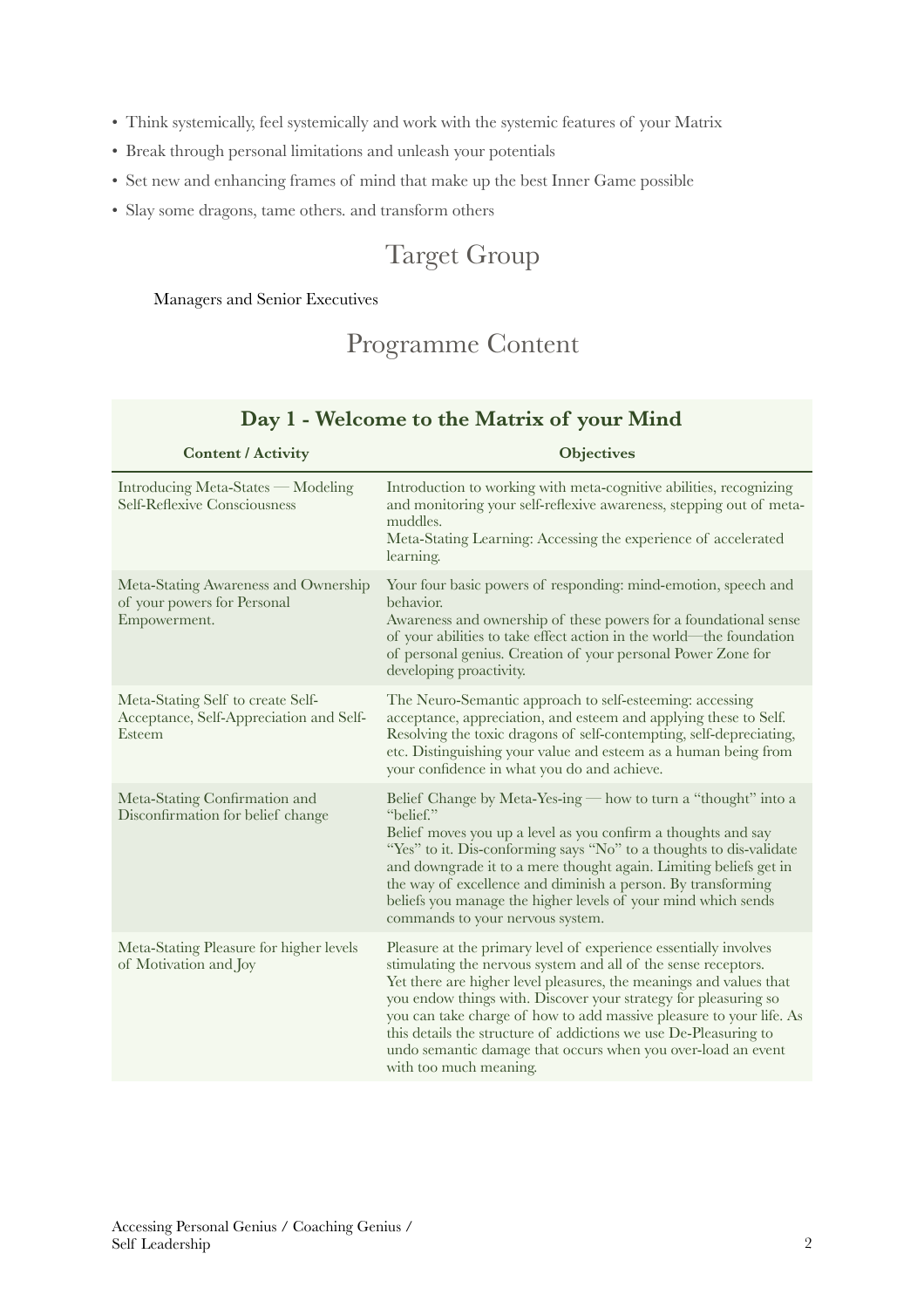| <b>Content / Activity</b>                                                                  | <b>Objectives</b>                                                                                                                                                                                                                                                                                                                                                                                                                                                                                                                                                                                                      |
|--------------------------------------------------------------------------------------------|------------------------------------------------------------------------------------------------------------------------------------------------------------------------------------------------------------------------------------------------------------------------------------------------------------------------------------------------------------------------------------------------------------------------------------------------------------------------------------------------------------------------------------------------------------------------------------------------------------------------|
| Meta-Stating Emotions for higher<br>emotional intelligence                                 | An "e-motion" is the energy for motion that arises from the<br>difference between map and territory; what you have mapped in<br>your head about the world and what you experience in the world.<br>All emotions are "right" to the map from which they arise and so<br>valuable information about your mapping and your skills for<br>coping with the world.                                                                                                                                                                                                                                                           |
| Meta-Stating Concepts: Conceptual De-<br>Programming                                       | You make meaning at many levels. You create associative meanings<br>(Stimulus-Response meanings), representational, linguistic,<br>contextual or frame, evaluative, metaphorical, intentional<br>meanings, etc. You can have a "poor relationship" to a concept so<br>that your conceptual thinking undermines your personal mastery.<br>Now you can work more efficiently with conceptual states and<br>build up a new Matrix of Meaning.                                                                                                                                                                             |
| Dancing with Dragons: Transforming<br>the Energy of Un-resourceful States                  | To the extent that you turn your psychic energies against yourself,<br>you put yourself at odds with you; this creates dragon states as<br>limiting and sabotaging states.<br>The power of meta-stating not only creates your highest and most<br>profound states, but misused can create layers of negative thoughts<br>and feelings about your states. Taming, transforming, and<br>sometimes slaying dragons involves meta-stating your negative<br>emotions and taboos with acceptance, appreciation, and<br>understanding. This clears the path and creates room for new<br>constructions and for transformation. |
| Meta-Stating Implementation for closing<br>the knowing-doing gap                           | Concepts and high level principles can be turned into "muscle<br>memory" as you recognize when your fingers "know" a keyboard<br>or function keys, or when your body knows how to drive.<br>To take great ideas and to put them into neurology transforms and<br>empowers you so you can effectively handle the challenges of<br>everyday life. The Mind-to-Muscle Pattern empowers us to close<br>the Knowing-Doing gap so that you can turn your principles into<br>neuro-semantic states so that you can actualize in everyday life the<br>things that you know, believe in, intend, desire, etc.                   |
| Meta-Stating Possibility Thinking to give<br>ourselves a chance to think out of the<br>box | Utilizing the Miracle Question, this meta-stating process spatially<br>anchors possibility thinking to give you a chance to step aside from<br>"the kind of thinking that created the problem" and to think<br>outside of the box. This kind of think is essential for genius states,<br>creativity, entrepreneurship, etc.                                                                                                                                                                                                                                                                                            |

# **Day 2 - Clearing the Path for Mastery Frames**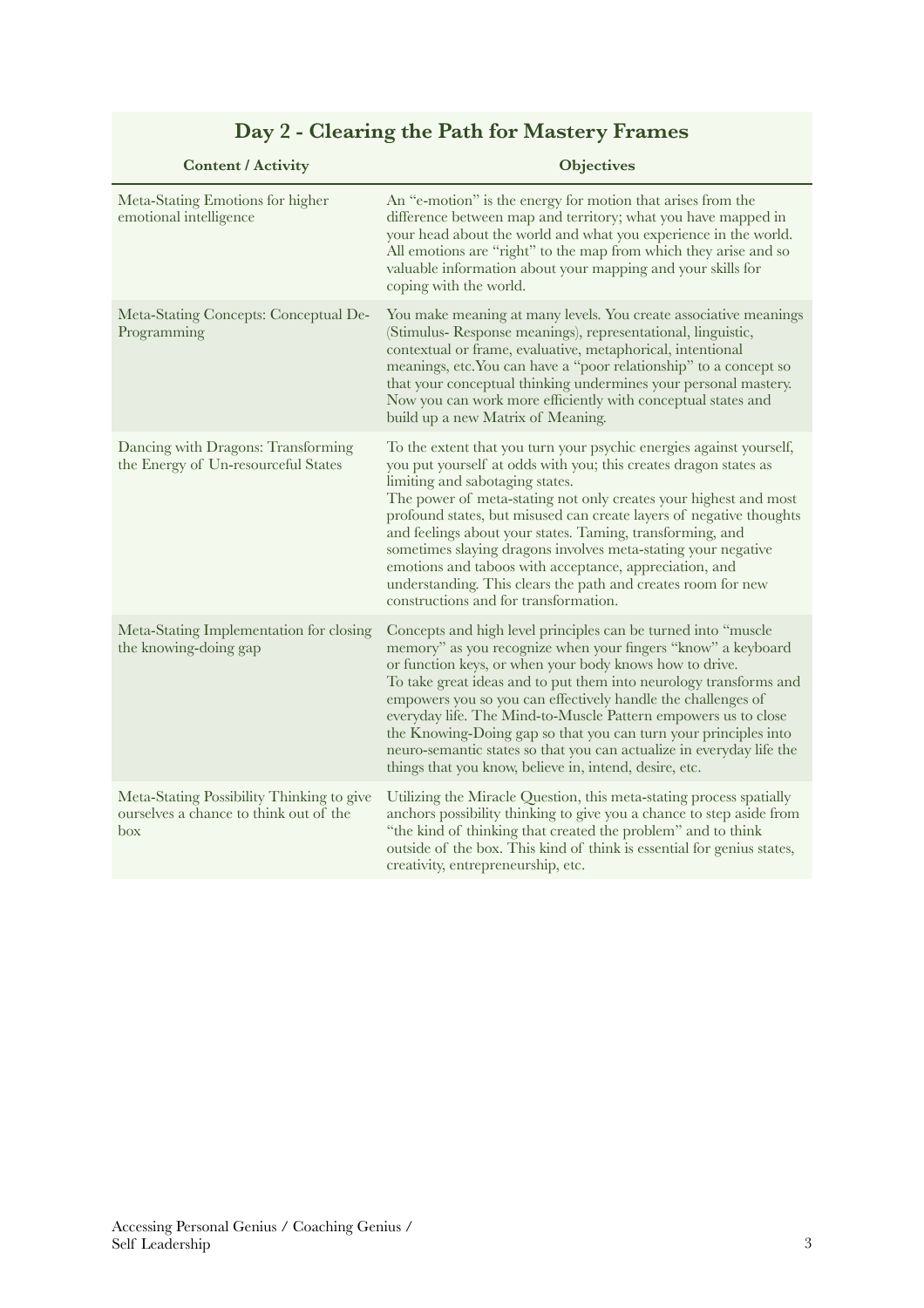#### **Content / Activity Objectives** Meta-Stating Intentionality: Taking an Intentional Stance The synthesis of the two dimensions of mind, attention and intention, creates will and focus and human consciousness. By strengthening our highest intentional meanings, you can begin to live more purposefully as you access and use the higher levels of your mind to direct your everyday attentions. Meta-Stating the "Flow" state: Accessing Personal Genius Entering into a commitment state of focus, develop more ready access to it, strengthening it, and containing a focus state of "flow." Accessing the personal genius of impeccable state shifting, focus, self-trust, commitment, and ability to get lost in the moment. Meta-Stating Execution of Goals by Blowing-Out all Excuses "Excuses," masquerading as legitimate reasons and explanations, stop you from succeeding and seduce you to sell out your values and visions to stupid and silly excuses. Distinguish true explanations from silly excuses and learn to use all of your stubbornness to make up your mind to refuse to tolerate excusing yourself from excellence! Meta-Stating Wholeness and Congruence to resolve internal conflicts The "Spinning Icons" pattern offers a process for congruence to bring an end to internal conflicts that may undermine your focus and clarity. Using a non- propositional approach, Spinning Icons enables your larger mind to bring resources to conflicts you cannot figure out. Meta-stating the higher levels of your mind from a non-linguistic point of view enables a transformative process to begin. Meta-Stating Integrity Integrity is doing what we say and aligning all of the many facets of your mind- body-emotion system. This ends internal conflict that could otherwise undermine personal efficacy and power. Clearing incongruence via alignment of everyday activities with your highest values, purposes, and beliefs. This is great if you want more mastery and congruence in the way you work, play, or move through the world. Learning Reflections Review and integrate the programme learning

## **Day 3 - Qualifying and Texturing Your Genius States**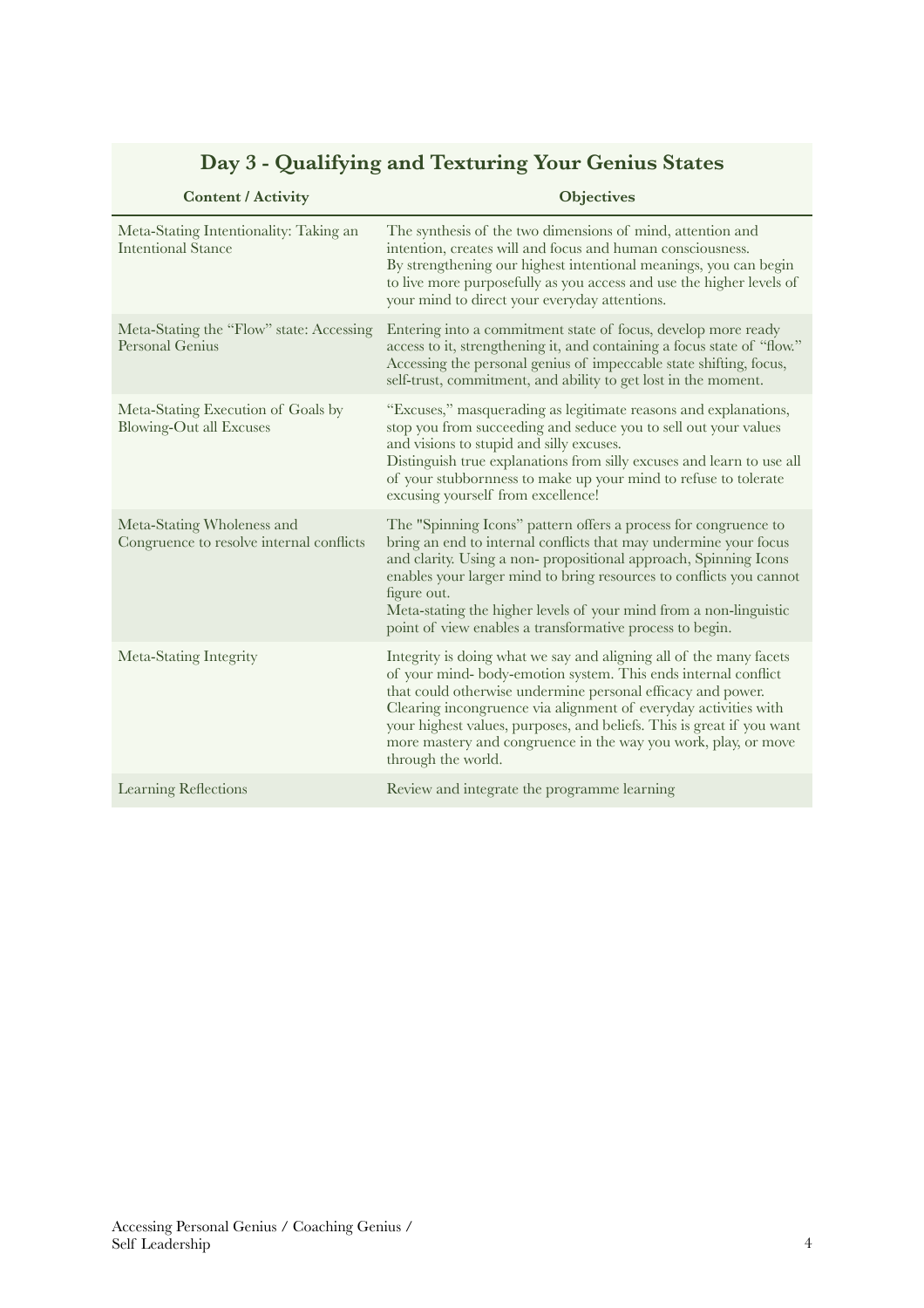# The Neuro-Semantics Advantage

One of the many frustrations that people and organisations face is not being able to apply what they have learnt. One of the reasons why this happens is when people do not create strong enough meanings to the knowledge that they have learnt, they are not motivated enough to perform that knowledge into their action or behaviour. Training just becomes a feel-good or necessary activity that does not translate into purposeful behaviour in their lives or organisation.

How would you like if you could immediately turn learning into meaningful productivity? When you synergise meaning with productivity, that is when passion and drive explodes into your life! Thus, the two-prong benefits that Neuro-Semantics training are:

- by going higher and higher up the ladder of meaning, you are developing a more empowering matrix about the learning that drives the energy up for peak performance.
- by consciously using the process repeatedly throughout the training, you are building skills of leadership for real-life situations.

In so doing, you will be able to translate meaning into performance; that is when you actualise excellence.

# **Certification**

After successful completion of the programme, you will receive the "**Accessing Personal Genius**" Certificate. Certification is by the International Society of Neuro-Semantics®.



"**Accessing Personal Genius**" is the introductory level to the Meta-States Model and is recognised by the ISNS and the MCF of the Meta-Coaching System as a prerequisite for advanced Neuro-Semantic trainings and Module II of the Meta-Coach System.

# M Marzuki Mohamed

**M Marzuki Mohamed** has extensive experience in the field of Human Capital Development. Not only is he an excellent, dynamic and resourceful instructor of international standing, he is also skilled in the management and leadership of organisation with international experience in the field of construction. As the Managing Director of a construction company in the highly specialised and competitive field of soil improvement, he successfully increased the company turnover 50 times in less than 6 years. Moreover, he took the company to Singapore, Brunei and Thailand.

His success in management and leadership stems from his starting premise that every person is an individual human being and a special entity that makes a difference in this world. Thus, it is with this principle that he ventured into training and teaching to generate widespread and effective impact to this message.